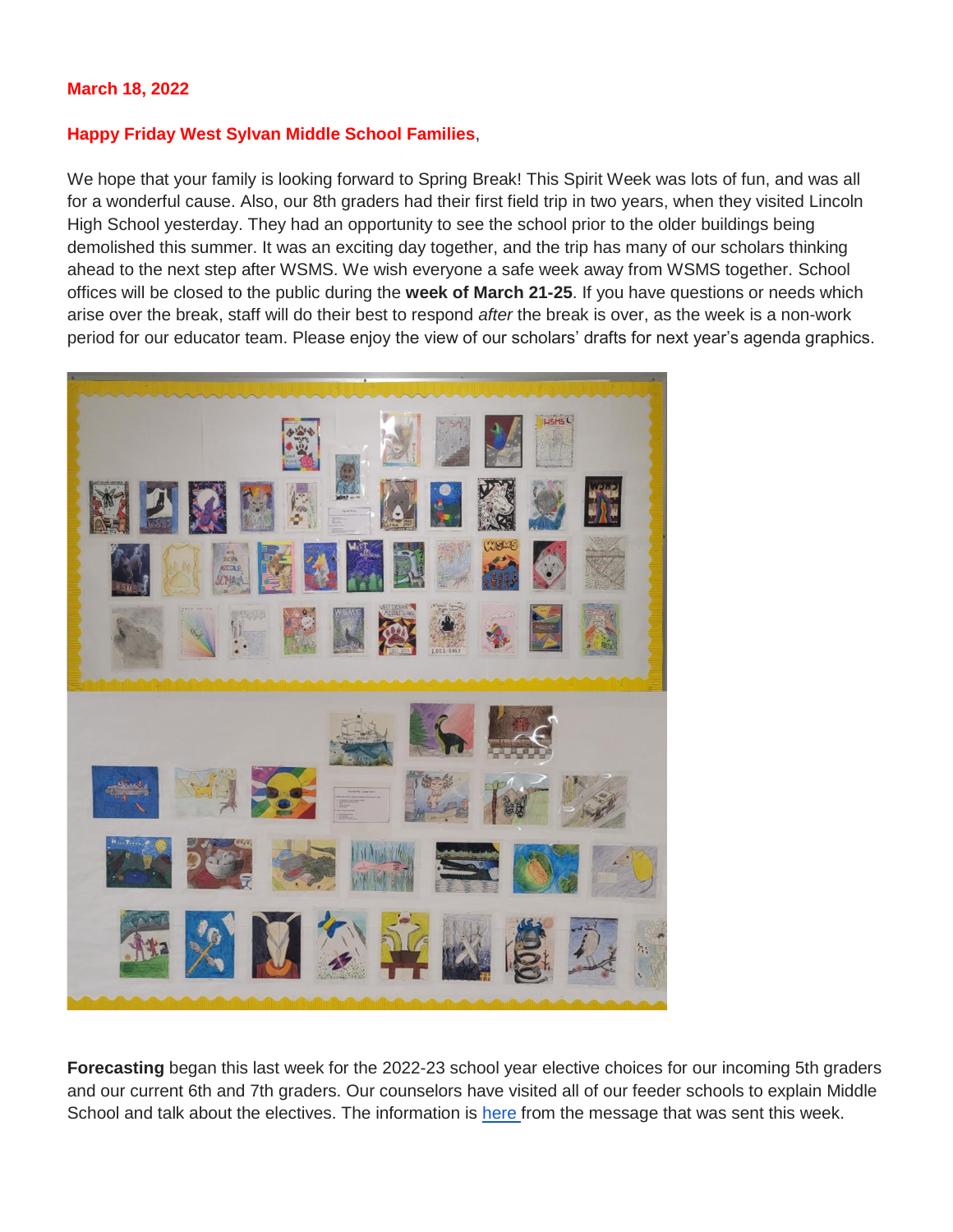**Information fliers for elective forecasting have been sent home via Block classes for current 6th graders, and via Science classes for current 7th graders. Please access the comprehensive information on the West Sylvan [website](https://www.pps.net/westsylvan) under the "Forecasting 2022-23" tab (next to Quick Links).**

**Forecasting will close on April 8th**. The district extended the deadline, but please do not wait! If no selections were chosen, we will reach out to individual scholars to inquire about their choices.

# **For 8th Grade Families:**

- **8th Grade Oaks Park Trip** (rides) on Wednesday, June 8th. Scholars who choose to attend will bus to Oaks Park from campus and return by dismissal. Scholars will need to be in good standing (no suspensions, referrals to administrators, patterns of unexcused absences, etc) to attend. This is a fun privilege, not an automatic right.
- **8th Grade Promotion** is at Lincoln High School on Thursday, June 9th at 6 p.m. so that you can start planning ahead. Each scholar will have two guest tickets for family members. More information will be shared as we get closer to the date.
- **WSMS Foundation Oaks Park Event for 8th graders**: This will be an optional evening event for our 8th graders hosted by our WSMS Foundation at Oaks Park on Friday, June 10th. Families will have to self-transport for this event, as it is a Foundation event. More information will be sent in the coming months for those who want to participate.
- **Yearbook** sales have ended. There are no additional yearbooks available for purchase.

# **Mark your calendar now in preparation:**

**Spring Break:** March 21st-25th

**End of 3rd Quarter / Planning Day:** Friday, April 8th - No School for Scholars

**4th Quarter Begins:** Monday, April 11th *\*(some electives will change, if they are Quarter-long electives)* **Panoramic Picture for 8th Graders**: April 12th *\*(outdoors and unmasked for those who choose to participate)*

**6th Grade Outdoor School**: May 16-17th off campus *day* camps

**7th Grade WSMS Foundation Sponsored Event:** June 3rd WSMS Gym (6:30-8:30 p.m.)

**8th Grade Field Trip to Oaks Park**: Wednesday, June 8th (during the school day)

**8th Grade Promotion:** Thursday, June 9th 6 p.m. at Lincoln HS

**8th Grade WSMS Foundation Sponsored Oaks Park Party:** June 10th (evening)

**Resources for Family Extended Learning and Activities:**

- **Sign your scholars up for athletics! https://www.pilathletics.com/**
- **VIBE of Portland [Art Camps, Classes, No-School Workshops](https://www.pps.net/cms/lib/OR01913224/Centricity/Domain/254/VIBE.jpeg)**
- **VIBE of Portland [East Winds Summer Camp](https://www.pps.net/cms/lib/OR01913224/Centricity/Domain/254/VIBE-east_winds_2022.jpeg)**
- **OSU [Summer Reading Program](https://www.pps.net/cms/lib/OR01913224/Centricity/Domain/254/OSU-reading-summer-2022.pdf)**
- **Multnomah Early Childhood Program: [\(English\)](https://www.pps.net/cms/lib/OR01913224/Centricity/Domain/254/MECP-2021-22-PEER-Flyer-English.pdf) [\(Spanish\)](https://www.pps.net/cms/lib/OR01913224/Centricity/Domain/254/MECP-2021-22-PEER-Flyer-Spanish.pdf) [\(Vietnamese\)](https://www.pps.net/cms/lib/OR01913224/Centricity/Domain/254/MECP-2021-22-PEER-Flyer-Vietnamese.pdf)**
- **Portland Parks & Recreation Preschool [2022-2023 Registration](https://www.pps.net/cms/lib/OR01913224/Centricity/Domain/254/PPR-Preschool-22-23-price-sheet.pdf)**
- **OSU STEM Academy [AWSEM](https://www.pps.net/cms/lib/OR01913224/Centricity/Domain/254/AWSEM_Flyer_Combined_General.pdf) [Club](https://www.pps.net/cms/lib/OR01913224/Centricity/Domain/254/AWSEM_Flyer_Combined_General.pdf) (includes Spanish flyer)**

# **COVID-19 Updates:**

There were no positive COVID-19 cases reported this week.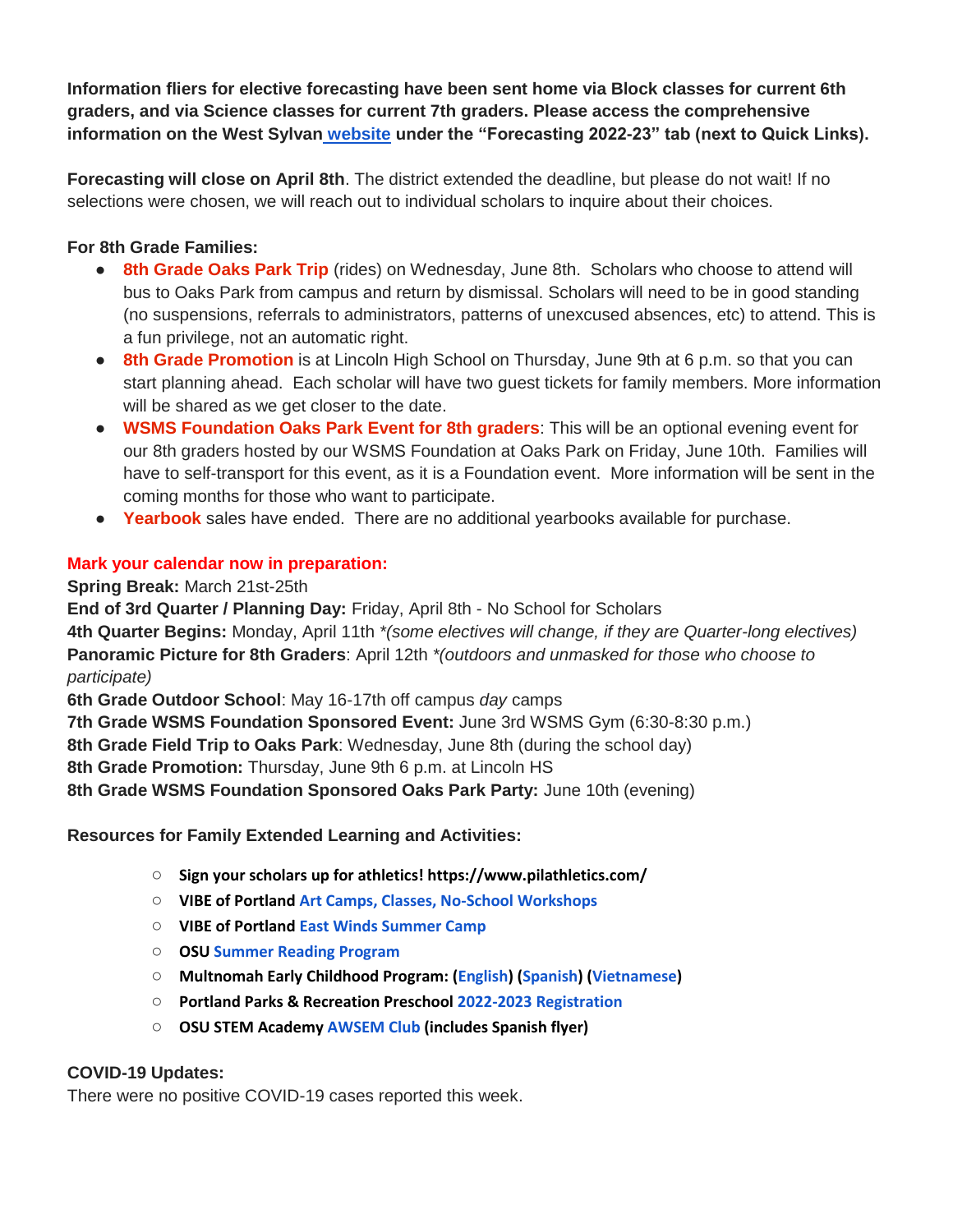## **WSMS Foundation:**

Please support our WSMS Foundation! Every contribution helps our school by allowing us to fund educational opportunities and events for your scholars! Please consider donating to WSMS Foundation to help support important instructional additions for our scholars in the coming school year. Every donation helps!

You can donate and find out more information about our WSMS Foundation and their amazing work for our scholars [here.](https://www.westsylvanfoundation.com/) Also follow them on Instagram @**west.sylvan.foundation** and check out our West Sylvan students in their **school**, **sports**, **performances**, **events**…

If you have a scholar event, announcements related to scholars and their achievements, or you'd like to advertise let us know. Email Lisette Crepeaux at thecrepeauxs@gmail.com.

### **Daily Loaner Laptops for Scholars:**

We no longer have a supply of daily loaner chromebooks to issue when scholars forget their chromebooks at home. Please help remind our scholars to take their \*fully charged\* PPS-issued chromebook to and from school each day. We distributed BumpArmor cases to all scholars, and we ask that you please encourage your scholar to use the case to protect and extend the life of their device.

### **Help with Cell Phones:**

Our catch phrase that we use at WSMS regarding cell phones during the school day is, **"Out of sight and away, unless we say."** Any additional monitoring you can put in place to keep an eye on your scholars' social media activity is also greatly appreciated! There are times when scholars may need to access their devices for family reasons or even in instructional settings, and we encourage speaking with an adult if such a need arises. Also, several families have had concerns with their scholars' use of cell phones throughout the day for non-instructional reasons. We will continue to remind scholars of this expectation throughout their school day. If scholars post inappropriate content on social media, please report the account for review.

Some families have inquired about apps that can restrict various features on cell phones for scholars throughout the day so that they are not on social media and are not tempted to engage with others through social media platforms. Here are some tips we have given families: **NY Times Article:** [The Best Apps for](https://www.nytimes.com/wirecutter/reviews/best-apps-to-manage-your-kids-phone/)  [Managing Your Kids Phone;](https://www.nytimes.com/wirecutter/reviews/best-apps-to-manage-your-kids-phone/) **[Support for Apple;](https://support.apple.com/guide/iphone/set-up-parental-controls-iph00ba7d632/ios) [Support Google](https://support.google.com/families/answer/7103340?hl=en)[;](https://familytime.io/) [Family Time Article & Tips;](https://familytime.io/) [Verizon](https://www.verizon.com/support/verizon-smart-family-restrictions-video/)  [Support.](https://www.verizon.com/support/verizon-smart-family-restrictions-video/)** 

### **Picking Up Scholars:**

Per Oregon law, *an approved adult is required to sign out any scholar* who leaves campus before the end of the school day. Our office has been experiencing heavy family traffic prior to our 3:45pm dismissal, due to daily early pick-ups. If possible, we ask that you avoid picking up your scholar between 3:15pm-3:45pm as you will not find parking, and our office staff is limited in the afternoons. Any planning around that time frame is appreciated.

### **Scholar Counseling Supports:**

**6th Grade:** Counselor: Kandice Abney: [kaabney@pps.net](mailto:kaabney@pps.net) & Administrator: Ben Keller, [bkeller@pps.net](mailto:bkeller@pps.net) 7th Grade: Counselor: Rebecca Cohen: [rcohen@pps.net](mailto:rcohen@pps.net) & Administrator: Evening Krauel, [ekrauel@pps.net](mailto:ekrauel@pps.net) 8th Grade: Counselor, Ricky Almeida: [ralmeida@pps.net](mailto:ralmeida@pps.net) & Administrator: Jill Hunt, [jihunt@pps.net](mailto:jihunt@pps.net)